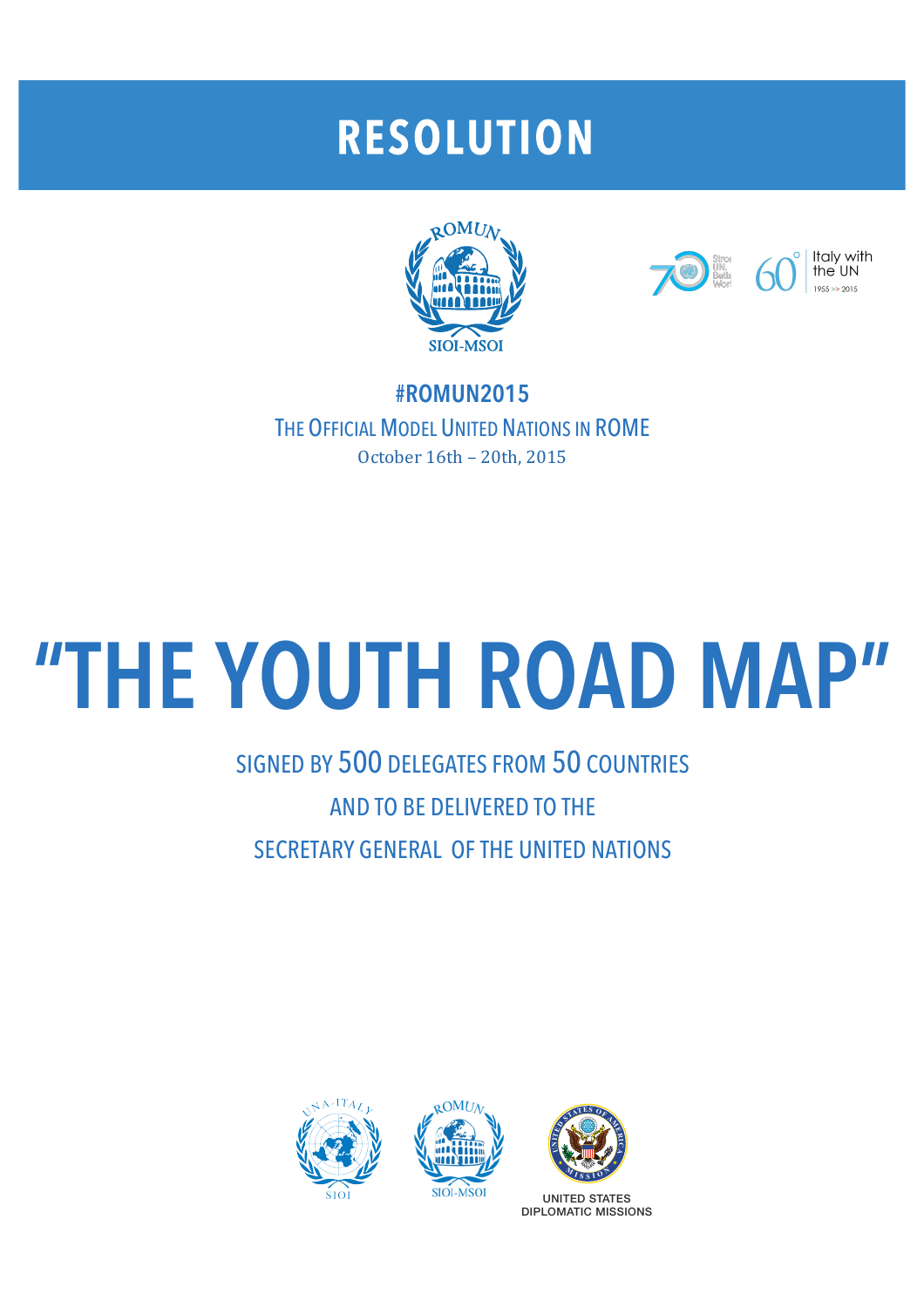#### **COMMITTMENT**

We the delegates of the ROMUN 2015 youth conference, held in Rome, Italy, from 16<sup>th</sup> to 19th 2015, submit this document called **"ROMUN2015 Youth Roadmap"** to the Secretary General of the United Nations, Mr. Ban Ki-moon, via the Secretary General of the Italian Ministry of Foreign Affairs and International Cooperation, Amb. Michele Valensise.

Taking into account what the UN agreed upon during the UN Summit for the adoption of the Post-2015 Development Agenda, held at the UN Headquarters in New York City from 25<sup>th</sup> to 27<sup>th</sup> September, the ROMUN2015 Youth Roadmap declares the commitment of young people from all over the world to actively participate in addressing the UN Sustainable Development Goals by leading change.

This document was co-drafted by 500 youth representatives coming from the following 50 countries: Afghanistan, Algeria, Austria, Bangladesh, Benin, Bosnia and Herzegovina, Brazil, Bulgaria, Burkina Faso, Cameroon, Chile, Colombia, Croatia, Democratic Republic of the Congo, Denmark, Dominican Republic, Ethiopia, Finland, France, Georgia, Germany, Ghana, Greece, Hungary, India, Indonesia, Ireland, Italy, Lebanon, Lithuania, Luxemburg, Mexico, Morocco, Mexico, Nepal, Pakistan, Peru, Poland, Portugal, Palau, Romania, Russian Federation, Serbia, Spain, Sri Lanka, Turkey, Ukraine, Unite States of America, Uzbekistan, Venezuela.

Signed at the Italian Ministry of Foreign Affairs and International Cooperation in Rome, Italy, on 19<sup>th</sup> October 2015.

Rome, October 19<sup>th</sup> 2015

Edoardo Morgante

 Secretary General ROMUN2015

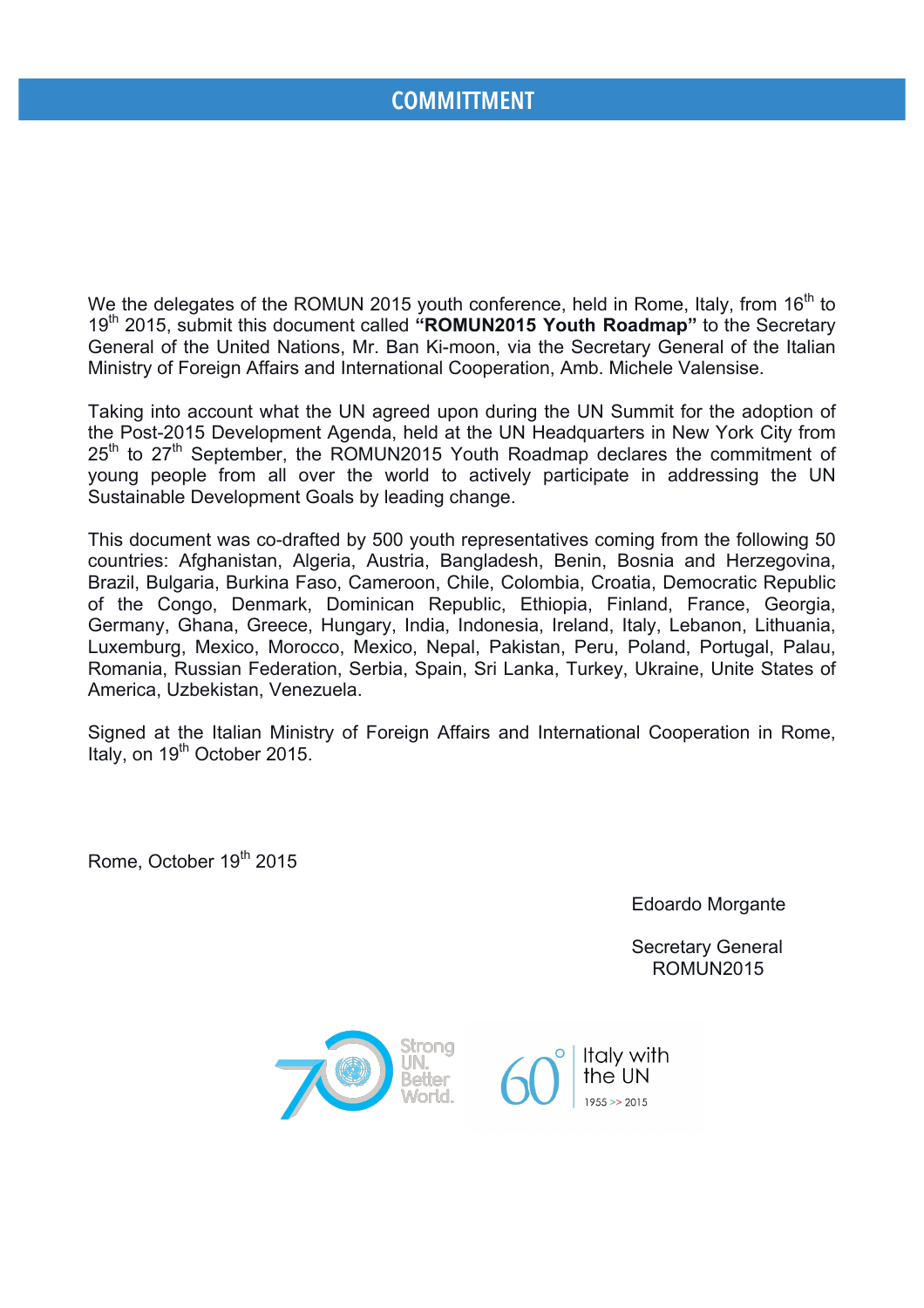#### **General Assembly Draft Resolution 1/1** ROMUN 2015 Conference

*The General Assembly*,

*Guided by* the purposes and principles of the Charter of the United Nations,

*Recalling* the United Nations Millennium Declaration (A/RES/55/2) outlining the Millennium Development Goals,

*Emphasizing* the continued relevance of the Millennium Development Goals (MDGs) which have raised awareness and generated progress and development,

*Reaffirming* that "sustainability" refers meeting the demands of today without compromising the resources available in the future,

*Further reaffirming* the importance of freedom, peace and security, respect, for all human rights, including the right to development, the rule of law, gender inequality, and an overall commitment to just and democratic societies for development,

*Encouraging* the integration of youth as a means to furthering progress on all goals,

*Recognizing performance and the procedure of realization of the goals can be evaluated according* to equity, because resources owned by the states are different,

1. Decides to adopt the "Youth Roadmap to the Sustainable Development Goals," annexed to the present resolution.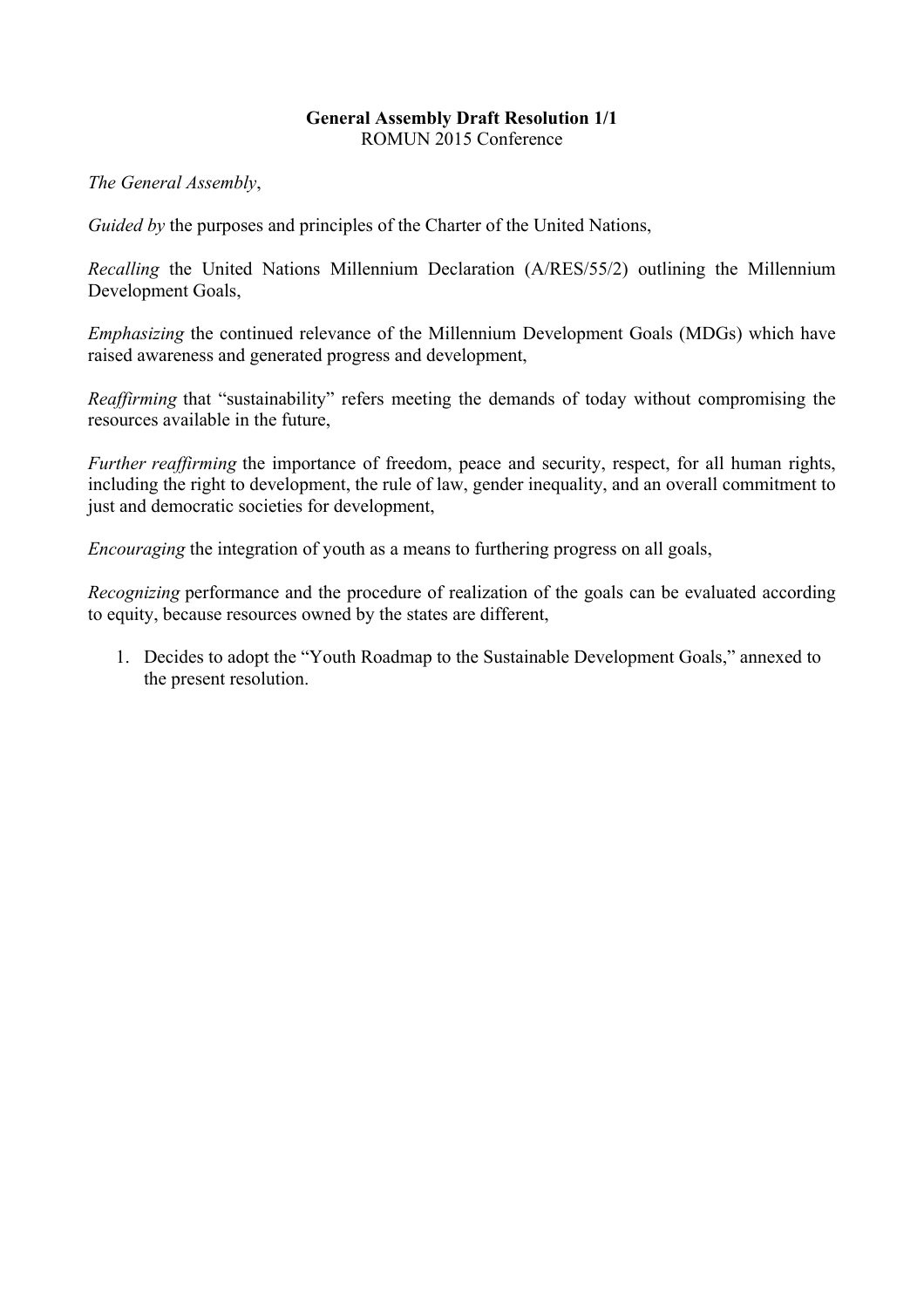#### **Annex I Youth Roadmap to the Sustainable Development Goals**

#### **I. Goal 1: End poverty in all its forms everywhere**

*This goal can be considered as the primary link between all goals and targets that the United Nations established in the post-2015 agenda. Goal 1 targets are a combination of socioeconomic, macroeconomic and environmental strategies that should eradicate poverty by coordinating between both the international community and individual countries. International actors through the United Nations are working collaboratively with NGOs and country governments to treat each issue individually. To ensure good achievements worldwide by 2030, the international community should respect each country's demographic, PPP, GDP per capita, history, level of security, culture, and internal politics. The major bottleneck for ending poverty continues to be corruption. The main challenge is to make sure that all the help provided by non-governmental organizations and international actors is well received by the poor people. Since Goal 1 focuses on socioeconomic prosperity, it is a must to have a long term vision to eliminate poverty. This Roundtable proposes the following:*

- 1.1.The adoption of a global development plan to fight against and eradicate poverty. Poverty is an issue that should be tackle at a multilevel. A global international strategy should be designed, but measures at the national and local level should be emphasized, as they can address the issue in a specific manner adapted to the social, economic and cultural specificities. It will be financially supported by a fund, managed primarily by regional committees of the UN agencies.
- 1.2.The creation of "Regional Committees of the UN Agencies":
	- a. With as first mandate the improvement the definition of poverty, taking into account that poverty has a multidimensional essence and not confining the definition by the amount of money earned per day. To elaborate this definition, the observations of the Multidimensional Poverty Index, defined by UNDP should be considered.
	- b. Poverty should be monitored by the systematic collection of data in every region according to this new definition,
	- c. The elaboration of a 5-year plan, setting concrete global objectives for every target, renegotiated at the end of each period.
	- d. This group have a summit every two months to share expertise and design measures addressing the Targets of SDG1, based on the data analysis, and supervise the use of money from the provider to the receiver.
	- e. This group would manage the "International Fund for Development" coordinating all international funds already existing, created during its first summit.
	- f. In extreme cases, countries can appeal to donate or not donate to specific types of recipients or subjects.
- 1.3.Member States benefiting from a fund or another form of financial aid, agree to the following guidelines:
	- a. Transparency on allocation of the funds;
	- b. Commit and adapt its national Human Rights standards in accordance to the Universal Declaration of Human Rights;
	- c. Accept the following statements:
		- i. Commit to the eradication of poverty on its territory;
		- ii. Extreme poverty is set at 1.25\$ per day, after having taken into account a Member State's Purchasing Power Parity;
		- iii. The facilitation of international investment and trade with other countries;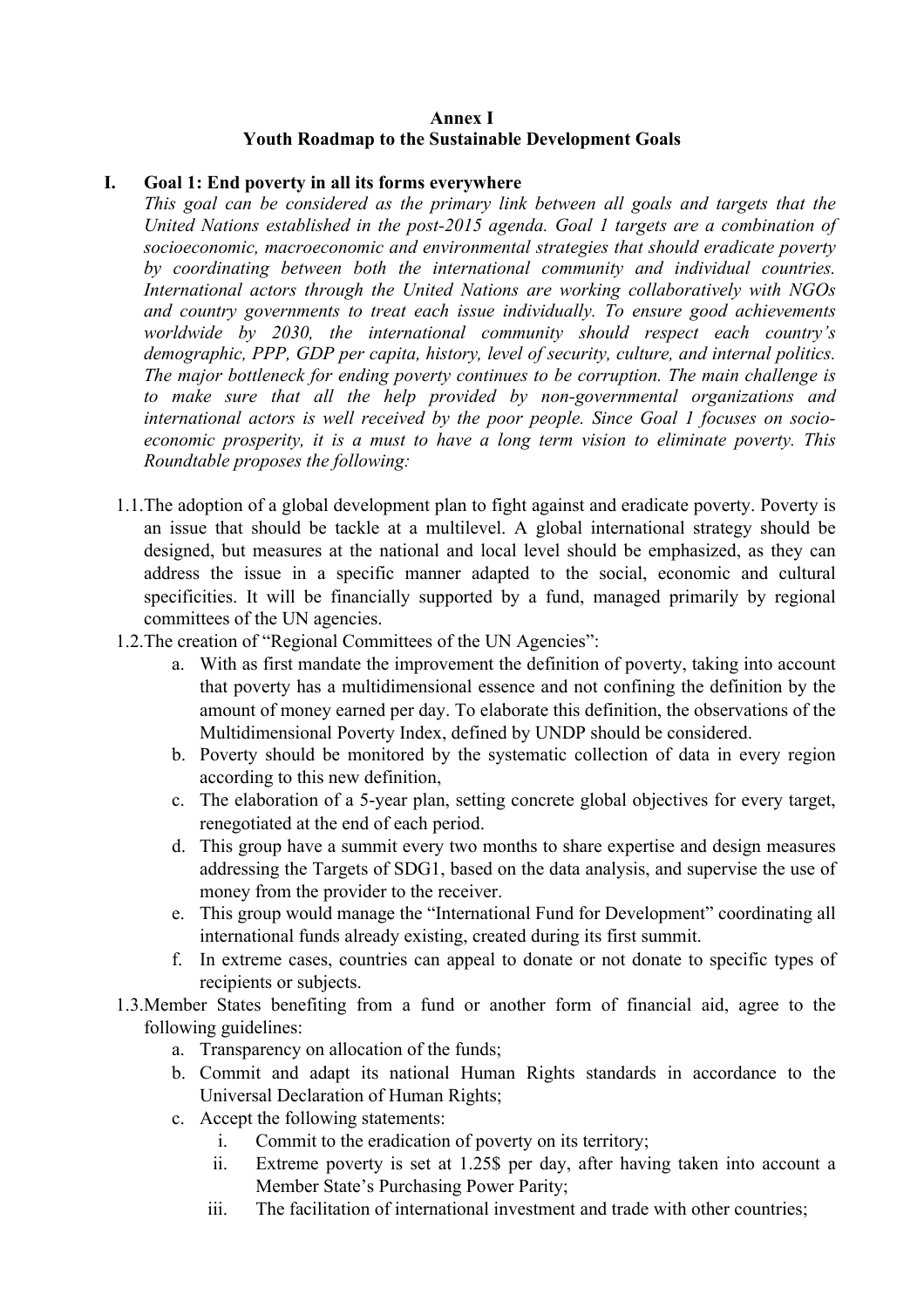iv. The reform of the taxation system based on different level of economic standing.

#### **II. Goal 2: End hunger, achieve food security, and improved nutrition and promote sustainable agriculture**

*The core target of Goal 2, enhances the importance of food security and poverty reduction in developing countries, where agricultural growth plays a critical role. There is ample evidence that combating hunger and extreme poverty requires a renewed and expanded commitment to agriculture and rural development in developing countries. Goal 2 should focus on the growing complexity of food loss and waste, where 1.3 billion tonnes of food produced is lost or wasted globally throughout the supply chain, every year. Collaboration and coordination of worldwide initiatives of Global partnership of public and private sector organizations and companies that are active in the fight against food loss and waste is needed. The challenges for guiding a strategic development programme with new approaches for the transition to sustainability: Goal 2 should focus, in sustainable agriculture, by improving efficiency in the use of resources. Sustainability requires direct action to conserve, protect and enhance natural resources in order to strengthen the resilience of the people, communities and ecosystems, especially to climate change and market volatility. Goal 2 needs an efficient governance for setting global, national and subnational targets on all levels to take action for sustainability of both the natural and human systems. This Roundtable proposes the following:*

- 2.1.Encourage developed countries to supply technologic and economic aid applications to increase agricultural productivity as a main contributor to the GDP.
- 2.2.Provide epistemic communities (experts) to gather and accumulate data set in order to find cause of problem and promote solutions.
- 2.3.Obtain financial aid through BRICS banks IFAD (International Fund of Agricultural Development).
- 2.4.Promote exports of food products with equitable arrangements.
- 2.5.Adopt global principles that guarantee remunerative prices that can help to increase productivity of developing countries.
- 2.6.Create a program to ensure the transparency and efficient use of funds promoted by UNDP to solve the problem of corruption.
- 2.7.Create information platform system to provide understandable information to consumers about exact composition of every food product and possible diseases that food product provoke.
- 2.8.Further invites states to create an international capacity-building program within the states to provide the exchange of information and technologies that will improve low conditions of rural areas and will promote new sustainable agricultural production techniques, on seed development, and machinery.
- 2.9.Ensure food security through education programs on food production techniques that will guarantee the availability of correct information about nature of products.
- 2.10. Promotes the exchange of technical knowledge among member states to address the issue of desertification in order to foster the spread of agricultural activities.
- 2.11. Develop a balance between agricultural production and environmental protection to ensure biodiversity, land nutrition and avoid multinationals exploitation of natural resources.
- 2.12. Encourage the development of domestic laws on food loss and food waste within member states including norms resembling the EU '' Food Taxes "system.
- 2.13. Promote international cooperation efforts also involving non-state actors such as non-governmental organizations food tank in order to foster innovative ideas for a fairer cooperation with the goal of reduction food lost and waste.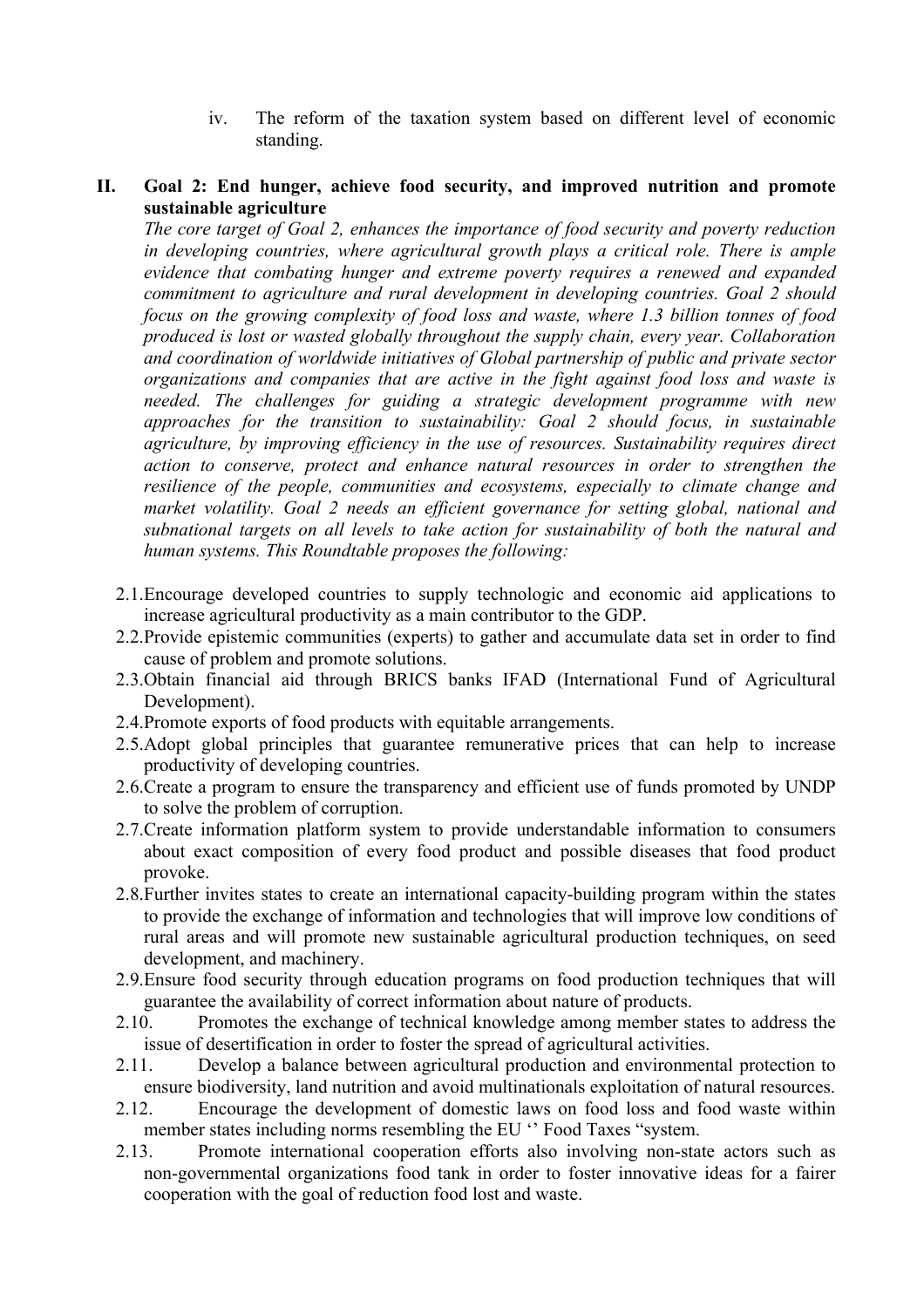#### **III. Goal 3: Ensure healthy lives and promote well-being for all at all ages**

*The third Goal reiterates a desire that every person, irrespective of the region, gender, caste and creed that they're born into, have access to the best mental and physical health facilities possible throughout their lives. This Goal, with regard to achieving universal healthcare and dignity, seem promising because they recognise primarily that both developing and developed nations have unmet health needs and require adequate infrastructural efforts to bridge the prevalent gap. It also recognises the need for collaboration between governmental, non-governmental (including non-profit organisations) and individual entities across sectors regarding healthcare, technology, financing, etc. to sustainably and substantially achieve universal health equity. Moving toward universal health care entails a long-term process of progressive realization that requires advancing on several fronts: increasing the proportion of the population that enjoys health protection and access to health services, particularly the population groups that do not have access; improving the available range of health services provided to address people's health needs effectively; and increasing the proportion of the costs covered through government funding. Many countries will require a fundamental reform of their health system and changes in government policies in order to pursue a universal health care programme. This Roundtable proposes this following plan:*

- 3.1.The elaboration of a programme to improve access to local medical infrastructures. This programme should be implemented in cooperation with NGOs. It should contain a series of response mechanism applicable in crisis areas.
- 3.2.The creation of an online platform disposing health information, data and statistics on every Member States.
- 3.3.The launch of Tobacco prevention programs targeting young generations organized in schools. Broader programs should target region most affected by tobacco consumption, adapted on each region's specific situation. Member States are encouraged to create a Tax on cigarettes and tobacco based products, accompanied by a campaign emphasizing the responsibility of smokers towards their non-smokers peers as well as towards the environment. This tax should serve to finance prevention and program helping smokers quit.
- 3.4.The launch of formation programs to increase health force in areas where there is an existing scarcity or a risk of scarcity.
- 3.5.There is a need for an international agreement on regulation of the volatility or medicine prices.
- 3.6.Member States agree to increase support the Global Fund to fight HIV/AIDS , Tuberculosis and Malaria in any means.
- 3.7.The launch of the "2030 Vaccination for All" process design to ensure access to vaccination and increase awareness on its necessity.
- 3.8.Member States call upon International financial institutions to coordinate assistance to Ebola- affected countries, noting that the crisis highlights the need to address the issue of effective response mechanisms.
- 3.9.The organisation of an international conference aiming to rebalance the system established by the TRIPS agreements, enabling the developing countries to have a stronger control on the price of the pharmaceutical products.
- 3.10. Education exchange programs in health fields should be redesigned to ensure that students stay working in their country of origin.
- 3.11. The organisation of a conference aiming at providing guidelines for the implementation of sustaining and enabling health care systems needed in every Member States by 2030.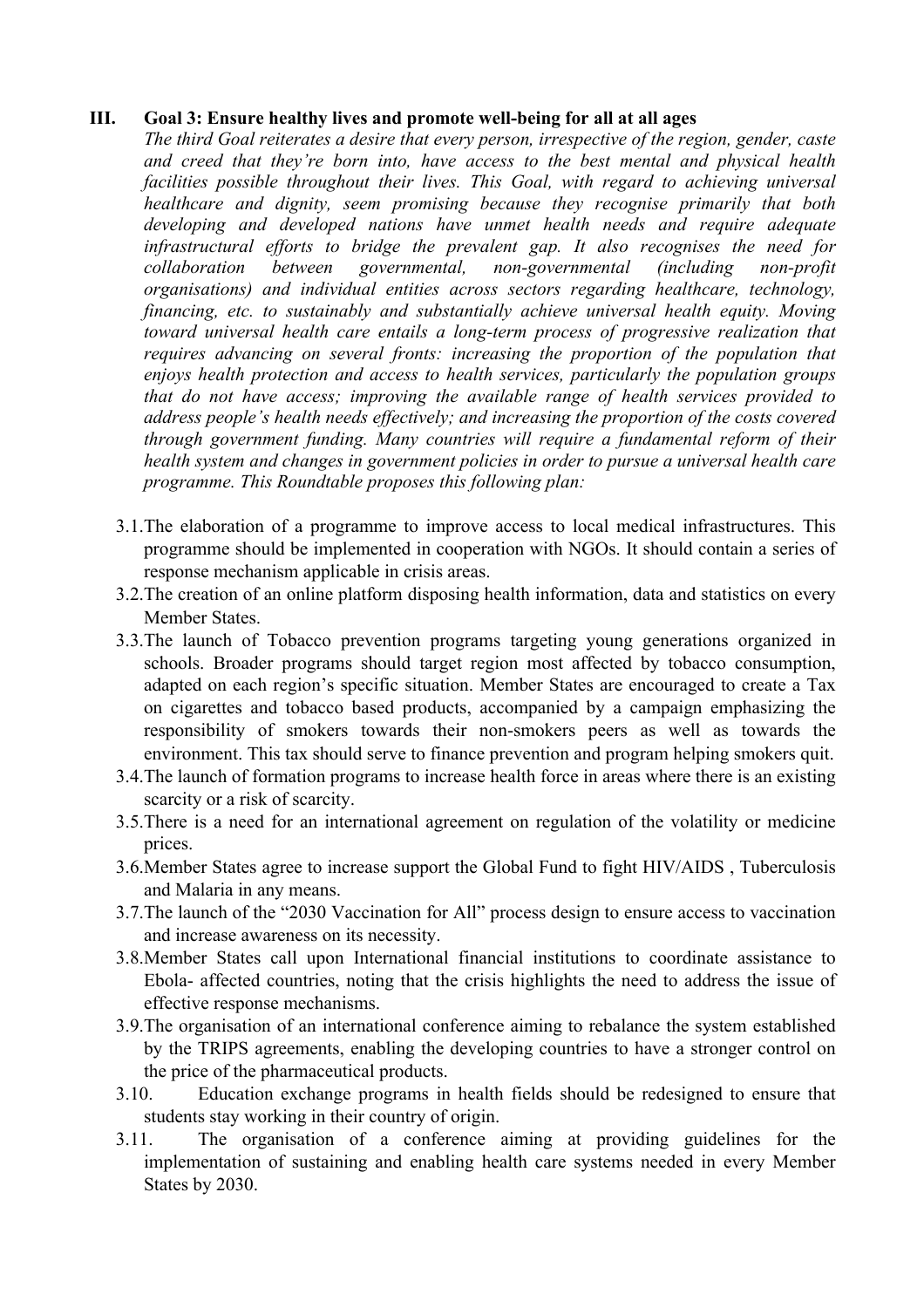- 3.12. The launch of a series of multilateral agreements facilitating the sharing of technology and knowledge between all Member States.
- 3.13. One of the "Regional Committees of the UN Agencies" –created under Goal 1 mandates should be the evaluation of regional priorities regarding health and the elaboration of plans addressing specifically each region, taking into account the social, economical and cultural context.
- 3.14. Member State agree to promote and support family planning.

#### **IV. Goal 4: Ensure inclusive, and equitable quality education and promote lifelong learning opportunities for all**

*Following the principles whose bases were set with the Summit of the World Education Forum held in Incheon in 2015, we recognize education to be 'a public good, a fundamental human right and a basis for guaranteeing the realization of other rights' and also a 'key to achieving full employment and poverty eradication'. We believe that the following concrete actions should be carried out in order to fulfill the tasks related to the field of the empowerment of education both in the context of developed and of developing countries:*

- 4.1.Invites the United Nations Educational, Scientific and Cultural Organization (UNESCO) to hold a High-Level Meeting within the framework of the World Education Forum with the following objectives:
	- a. The exchange of visions and experiences related to educational systems;
	- b. Creation of a Roadmap to be submitted to the Secretary General of the United Nations consisting of a set of guidelines in the respect of best practices for national educational standards.
- 4.2.Creating International Centres for Education in:
	- a. Areas that have facilitated access to education: achieving lifelong education and training opportunities for adults to increase their basic skills and in turn, teach educated youth vocational skills;
	- b. Areas that do not have facilitated access to education, stressing the need to create educational programs in the technological field to help adults fit in the society, providing them with equal opportunities for personal fulfillment.
- 4.3.Encouraging the provision of quality training and education by:
	- a. Directing national and international policies to increase the grant of scholarships and internships;
	- b. Establishing in rural areas a training program service for teachers during their career with the National Governments providing logistical support.
- 4.4.Identifying four ways of funding national efforts to achieve SDG 4:
	- a. Establishing a steady dialogue and cooperation between donors and recipients, addressing the public aid in order to enable the education and training of the population, resulting in the beneficiaries having acquired useful skills and knowledge, enabling them to independently continue the process of implementing the principles of sustainable development, consistent with the resolution adopted during the International Conference on Financing held in Addis Ababa in July 2015,
	- b. Urging countries with immigrants and refugees to actively contribute to their personal development providing them meaningful learning opportunities and training, in order to facilitate the following integration process, thus being granted the rights due to them according to the definition of social dignity.

#### **V. Goal 5: Achieve gender equality and empower all women and girls**

*When addressing the topic of Gender Equality and Empowerment, we must first acknowledge that up until this year there has never been a platform to fruitfully and*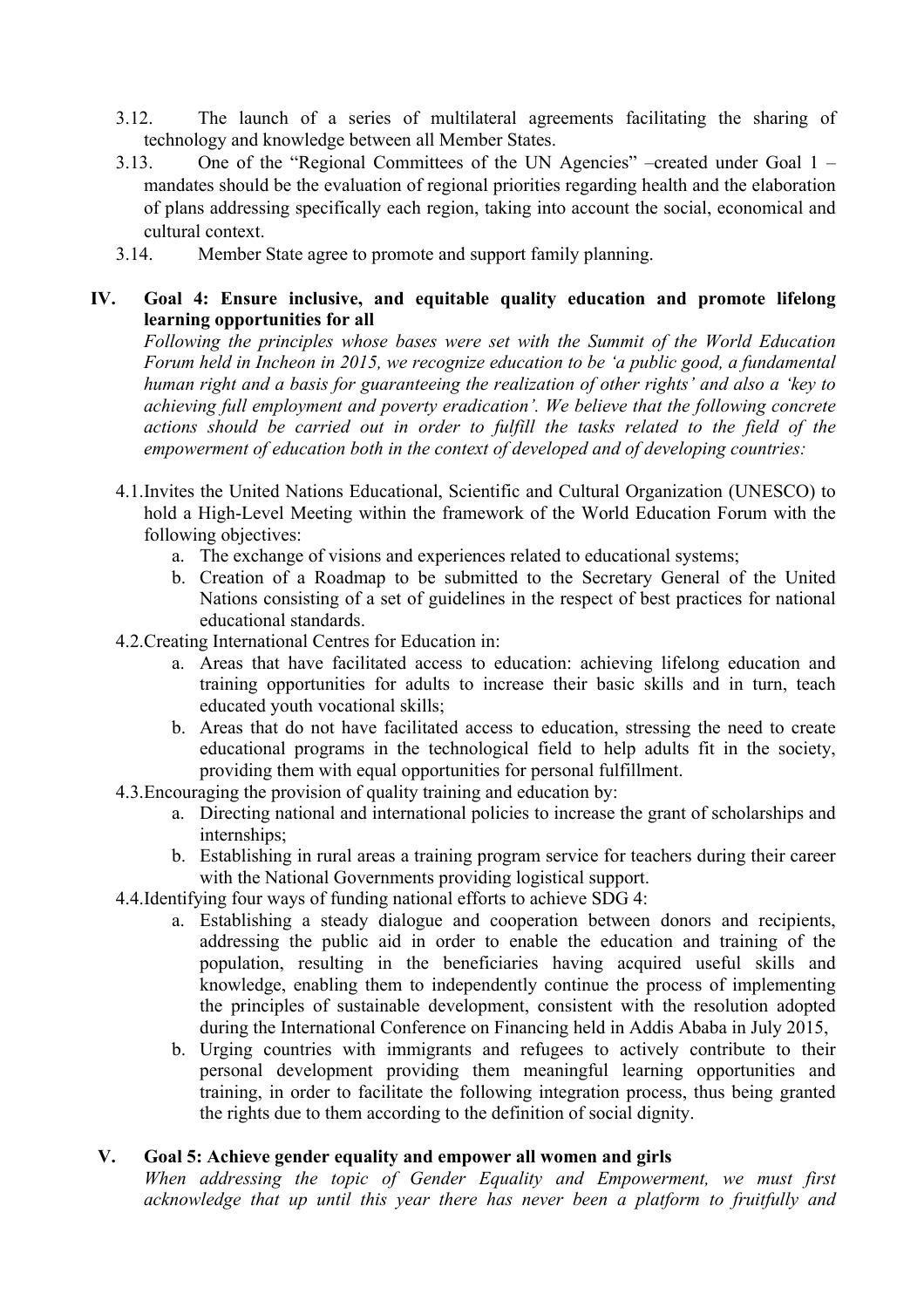*effectively reach a substantial solution such as the one created by the Millennium Development Goals (MDGs). While these partly failed to address the issue, and although their main aim was gender equality in the primary education sector, there is still much left to be achieved. The world's governments plan to launch the most ambitious global effort since the United Nation's Declaration of Human Rights in 1948: the new Sustainable Development Goals (SDGs).*

*SDG 5 comprises six different sections regarding the issue of gender inequality. Firstly, it aims to end all forms of discrimination; eradicate and eliminate all shapes of violence in the public and private sectors, including trafficking, violence and other types of exploitation; to eliminate all harmful practices, such as early and forced marriages and female genital mutilation; and recognizes the existence of unpaid care work. Moreover, Goal 5 reaffirms the need to ensure women's full and effective opportunity of participation and equal opportunities for leadership at all levels of decision- making, notably in political, economic and public life; while also calling for universal access to sexual and reproductive health rights.* 

*The following recommendations are essential in the process of achieving SDG5:*

- 5.1.Gender equality is not just an ethical issue, but also a matter that, when addressed, will affect and stabilize the global economy. The Booz researchers have estimated that nearly one billion women could enter the global economy in the coming decade, which would benefit the United Nations' Gross Domestic Product (GDP) of every single nation. The dependency ratio worldwide is currently on 52%, meaning that statistically only 48% of the world population is presently in the labour force, and thereby providing for the rest. Including the women in the labour force will therefore lead to a positive change in the statistics, thus easing the pressure on the population.
- 5.2.Many children don't have the chance to access primary education. This is often due to economical obstacles, which make it impossible for children to attend school. A strong presence of women in the workforce would create financial stability for their families, which would subsequently ease the economic pressure and make it viable for these families to afford education for future generations.
- 5.3.Men and women should receive fair and equitable treatment in their workplace, with regards to their basic human rights. Efficient ways of ensuring such a treatment are: inspection of workplaces reported for violating laws on gender based equal working rights; effective usage of the help provided by NGOs such as Women of Vision, Womenkind Worldwide, Women Without Borders, etc. Moreover, in order to offer equal career opportunities, gender must be completely disregarded in the employment system and laws that already exist must be enforced.
- 5.4.We recognise a need to introduce laws that prevent gender based pay gap and urge nations to ask companies for transparent accountability proofs that must be checked by an auditing government body. Additionally, we urge nations to offer tax reductions to companies that have succeeded in reducing the pay gap and encourage both governmental and nongovernmental employment agencies to organize and conduct meetings with unemployed women in order to place them in vacant positions for which they are qualified.
- 5.5.Education is an essential right, and the most sustainable investment a country can make seeing as it is fundamental both in breaking the cycle of poverty and achieving gender equality, while it allows individuals to take action for themselves, encouraging bottom-up led development, resulting in a more equal and fair societal system. Educated women are less likely to marry early and against their will; have better chances of having healthy children; and are more inclined to send them to school. This is a large problem, and it is aggravated when it comes to women, many having inadequate literacy skills, reflecting in the ability to access decent healthcare and employment: if all girls had secondary education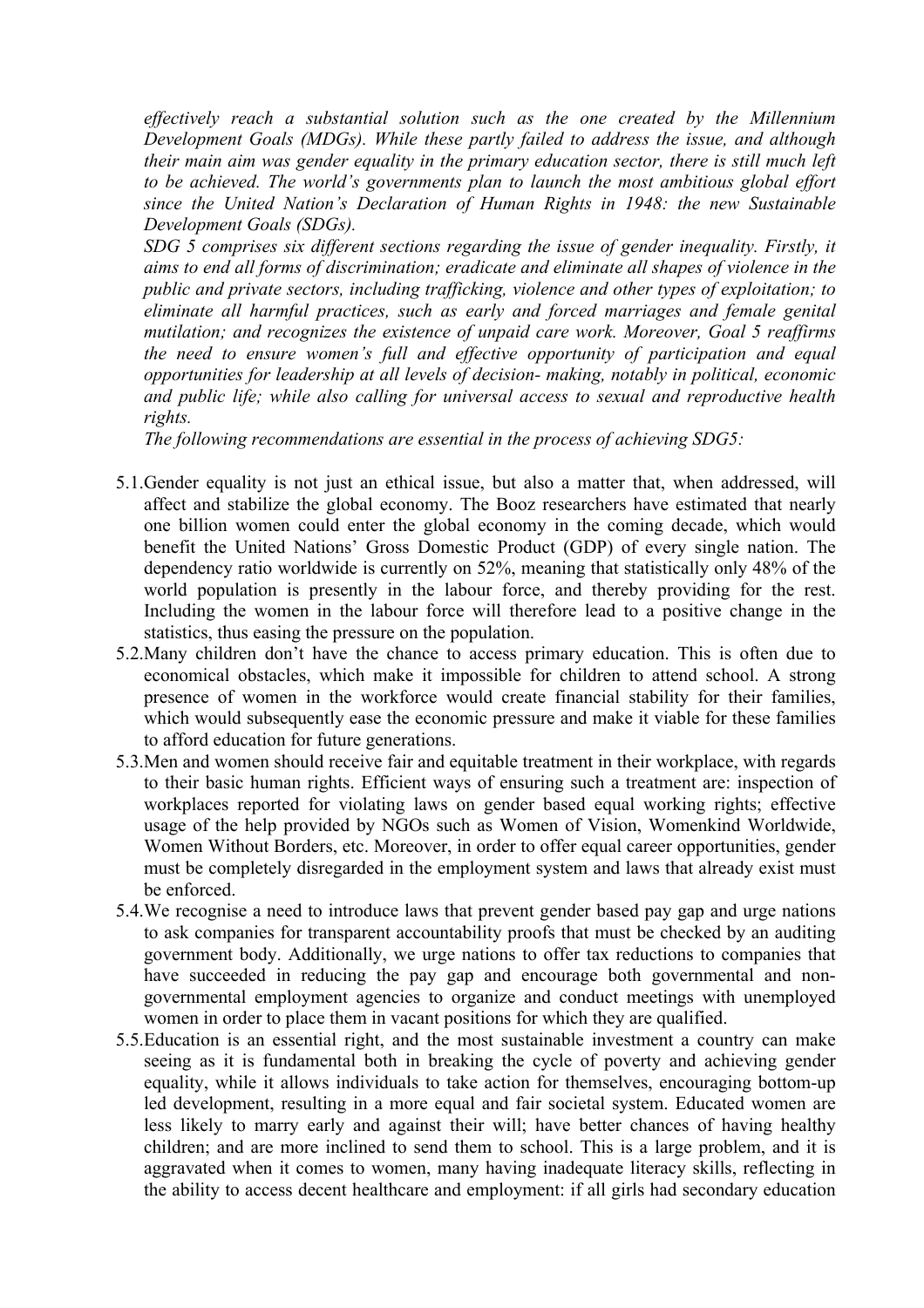in sub-Saharan Africa and South and West Asia, for example, child marriage would fall by 64%, from almost 2.9 million to just over 1 million.

- 5.6.In addition to that, among the obstacles women and girls face, we must recognise geographical isolation, minority status, disability, early marriage, pregnancy, gender-based violence, and traditional ideas on the status and role of women.
- 5.7.A lack of education is the main obstacle that stands in the way of achieving gender equality. We firmly stress the importance of the introduction of free primary education and affordable secondary and higher education, that will lead to a consistent increase in the enrollment rate of female students. Additionally, a gender neutral public education framework is fundamental in tackling the issue at hand. Ultimately, an effective way of breaking the cycle of poverty is basic sexual education and access to effective methods of contraception.
- 5.8.Education, training and professional development for women should be promoted by providing practical solutions such as making safe transportation available for students to get to schools, with a special regard to the less secure parts of the world. Additional measures that can be taken on the matter are: the encouragement of students to pursue the subjects of their choice disregarding gender bias; campaigns that aim at reaching women's awareness and control of their bodies. Finally, it is necessary to address the actions that can be taken on the topic of education of adult women, such as encouraging Adult Education Centers to engage women constructively with short term education which will result in official certifications essential to become an active part of the workforce.
- 5.9.Physical health in any society is a primary need and also pivotal in fostering economic growth. In many developing countries, the lack of infrastructure in accessing clean drinking water poses a significant problem, especially for women, as traditional methods are neither time efficient nor are able to respond to society's needs. Investments that address this need will eventually lead to a better usage of women's potential in the economic sector. Women are also exposed to huge amounts of smoke from burning solid fuels; mainly resulting from cooking on open fires in households. These conditions lead to increased chances of diseases such as, but not limited to, developing respiratory infections and lung cancer.
- 5.10. We recognise the urgency to develop efficient infrastructures in order to improve access and ensure better living conditions for women and their families, while also creating a joint stock to help developing countries. This will hopefully lead to an important improvement in health care.
- 5.11. Fertility has been declining over time but remains high amongst the poorest in the World. Moreover, adolescent fertility not only adversely affects young women's health, educational and employment prospects, but also that of their children. Without reproductive freedom, women's rights to legal and social equality cannot be guaranteed. The right of everyone to enjoy the highest attainable standards of physical and mental health is an inherent human right, as recognised by international conventions, such as the UDHR. One of the main ways to address this issue is by having an inclusive national family program, which would be arranged according to Member States' requirements. Furthemore, pre and postnatal support should be guaranteed, ensuring appropriate and skilled care by doctors, nurses, and other personnel. In regions where the necessary means are inexistent, the training and reallocation of midwives could be a practical, cost effective, and efficient solution. We propose the introduction of parental leave, as opposed to the traditional maternal leave, and suggest offering a minimum state-required parental leave period, paid by the employing organizations. We also strongly condemn any case of forceful termination of employment due to parental leave. Moreover, we call upon States to provide natal care for those who are not employed.
- 5.12. Gender equality involves all spheres of society, therefore addressing it as a "women's issue" limits the effectiveness of the measures taken. However, there still is a wide gap between the number of men who support gender equality and those who are actively engaged in its achievement. We consequently encourage awareness campaigns and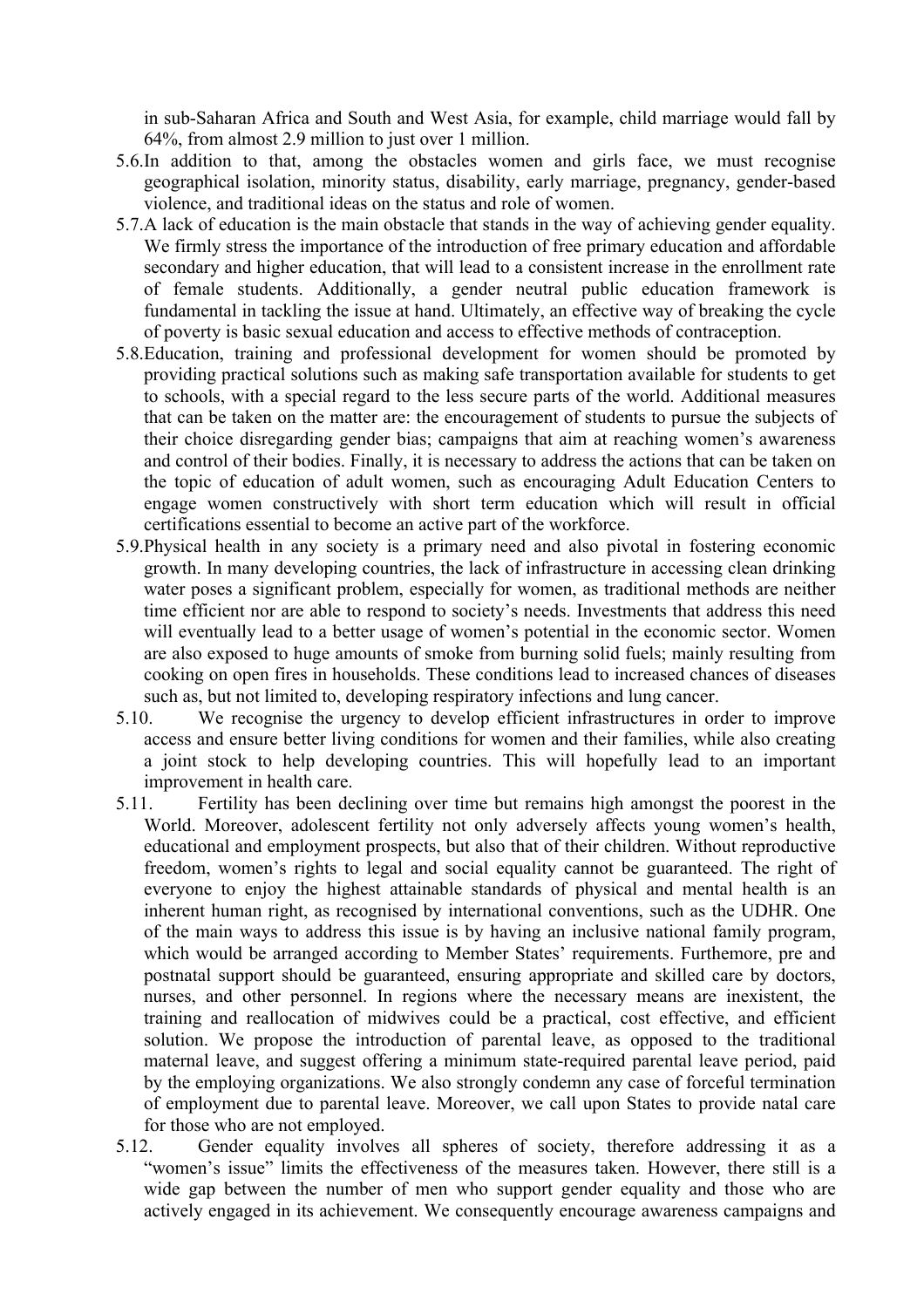initiatives that involve influential men such as internationally recognized politicians, footballers etc.

- 5.13. It is strongly recommended that governments and civil society organizations engage in awareness programs aimed towards the implementation of social values that reject gender-based discrimination, such as the recently launched movement HeforShe.
- 5.14. The issue at hand requires an exponential number of law reforms to eradicate the discriminatory legislations that exist, as well as the implementation of the laws that are already in force. Even though many countries are trying to achieve this goal, this will only be possible if comparative studies and reliable data are provided.
- 5.15. Leading to 2030, we call upon member States to pay significant attention to the infrastructure required in supporting women's empowerment.
- 5.16. Violence against women is one of the most pressing matters in today's society. Thus, member states are strongly encouraged to take measures both to prevent it and to make sure that the victims receive all the help and rehabilitation they need, including legal and psychological counsel to help the victims in their recovery, as well as shelter for victims in need. Moreover, member states are called upon to ensure that the perpetrators of such appalling crimes are persecuted. Regarding harmful practices such as Female Genital Mutilation and breast ironing, we encourage the leaders of local communities to enforce existing laws and promote new, efficient solutions. We do not wish to interfere with people's traditions or religion, yet we call upon all member states and local leaders to acknowledge that the girls on which FGM is performed do not wish, in most cases, to go through the procedure, but they are forced to do so by the fear of disgracing their families in the eyes of their communities.
- 5.17. One of the most effective ways of achieving gender equality is to have equal female and male representation in decision-making positions. Member states should implement initiatives to encourage schools to invite female politicians and activists to career days, provide training for young women that have the interest and desire to be political candidates, and operate a quota system in the placements in political science programs in universities to encourage more female applicants. These changes will lead to a raise in awareness and participation of women in the decision-making process.
- 5.18. Sustainable solutions must address every member of today's society, which can be most easily reached through media. Therefore, media should promote gender equality as a social value by creating social platforms for action and awareness campaigns, reducing the current distortion of women's image, and implementing the debate on gender equality in order to permanently keep the issue on the public agenda.
- **VI. Goal 6: Ensure availability and sustainable management of water and sanitation for all**  *Drinking water and sanitation is fundamental for every human being. To ensure the availability and management of water and sanitation, the General Assembly:*
	- 6.1 Affirms the problem of sanitation faced by 2.6 billion people around the world.
	- 6.2 Encourages Member States suffering from problems in water availability, to implement water collection facilities for the collection of excess water.
	- 6.3 Proposes investments in technology and research, with the support of private-public investments, in order to prevent water scarcity and climate-related migration.
	- 6.4 Further requests these member states previously involved to facilitate water processes involving the collection of fresh water and the recycling of already available water.
	- 6.5 Requests the Member States bordered by oceans to use this as an advantage and install wave energy converters to take advantage of tidal power.
	- 6.6 Encourages nations to participate in desalination of water to increase the availability of clean and drinkable water.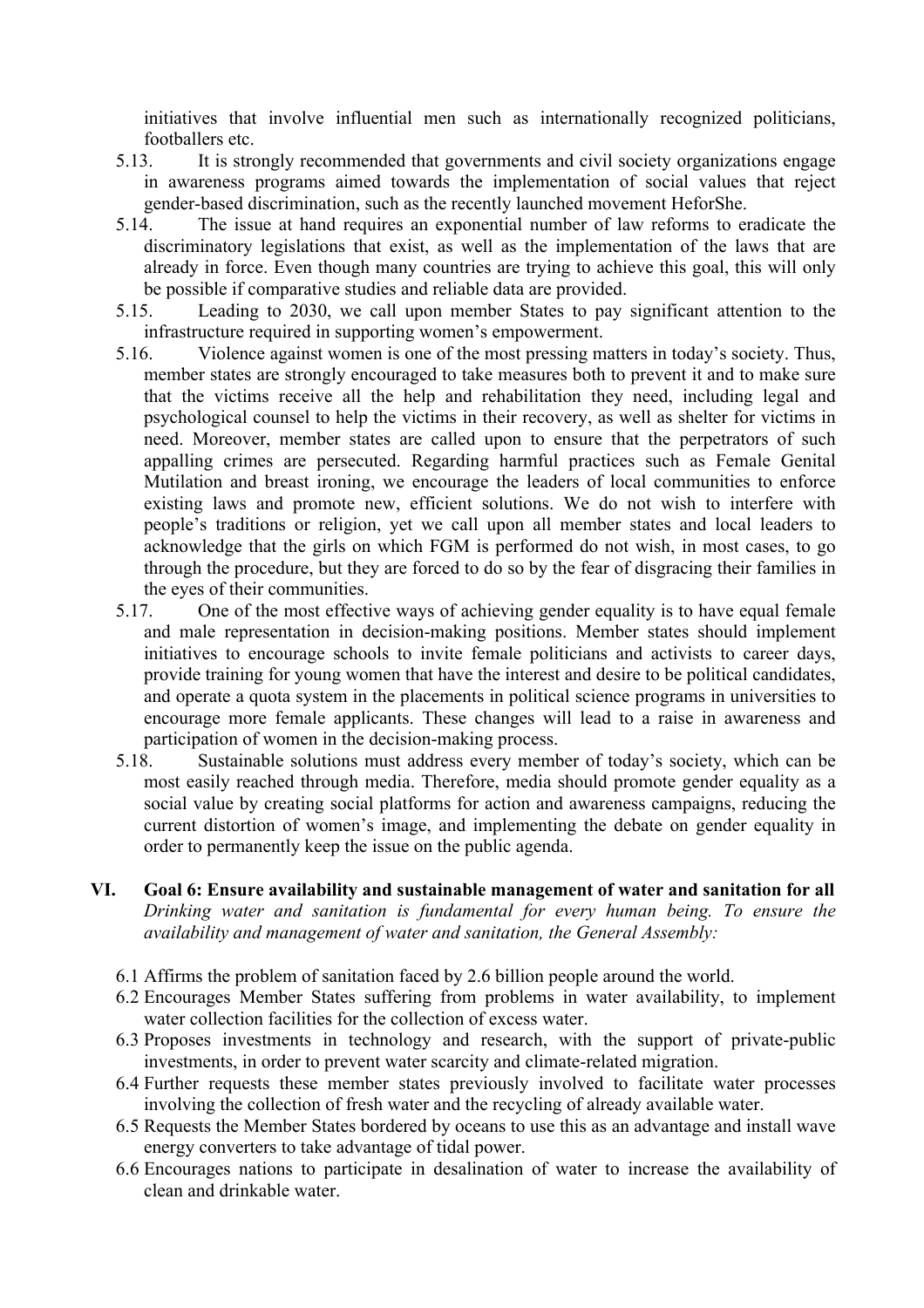- 6.7 Further reminds Member States to increase access to all available water sources, and promote hygienic and sanitation practices.
- 6.8 Considers the development of global regulations over the management and responsibility of water supply in individual countries and among regions.
- 6.9 Strongly encourages all Member States to come together to provide, manage, and facilitate water availability so that it is easily accessible to everyone in order to prevent possible dramatic consequences in the future.

#### **VII. Goal 7: Ensure access to affordable, reliable, sustainable, and modern energy for all**

*Access to modern energy, for all daily needs, must form a part of the sustainable development agenda. This includes reducing the amount of greenhouse gases (GHGs) released into the atmosphere by energy systems to prevent the escalation of climate change. To ensure access to affordable, reliable, sustainable, and modern energy for all, the General Assembly:*

- 7.1.Deeply concerned about the uneven distribution of energy resources among city centers, slums and rural areas.
- 7.2.Calls upon the United Nations Development Program (UNDP) to oversee the allocation of voluntary contributions of Member States totaling 1% of total global GDP for the increase of energy efficiency and expanding the use of renewable energy among those countries which lack the financial resources to meet the 2030 SDGs targets.
- 7.3.Affirms to set a target goal of 25% of energy production for each country, according to the national circumstances and realities, to come from sustainable sources by 2030.
- 7.4.Affirms to set progress-monitoring controls that will determine if, and to which extent the SDGs are being achieved in cities worldwide.
- 7.5.Encourages Member States in prioritizing the provision of renewable energy technologies and supportive energy policies to the 1.6 billion people who currently lack electricity.
- 7.6.Recommends the creation of a technical committee to oversee the process towards new national energy plans, following the European model of the National Renewable Action plan.
- 7.7.Endorses the implementation of microcredit regional banks with the aim of providing soft credits through financial packages to make solar home systems available and affordable areas with high levels of pollution and rural areas in order to improve living standard conditions.
- 7.8.Urges the UN Conference on Trade and Development (UNCTAD), UNDP and the Intergovernmental Panel on Climate Change (IPCC) to create multiple panels of experts with the participation of both developed and developing countries and as well as "south-tosouth" cooperation to collect information on environmental technologies and investments.
- 7.9.Trusts governments to prioritize investments on the research on clean energy production, starting from ocean currents, algae and biomass CO2 and recycling and waste heat utilization for the horticultural industry.
- 7.10. Requests governments to incentivize industries which implement sustainable measures in their chain of production.
- 7.11. Further recommends automobile industries to focus on the production of sustainable vehicle technologies such as electric and hydrogen cars, providing incentives for consumers, such as cutting of registration fees and the subsidization of purchasing public electric vehicles.
- 7.12. Supports the construction of "smart" buildings to enhance energy efficiency by taking advantage of natural light and clean air cooling and heating.
- 7.13. Draws the attention to the promotion of the subject of "environmental consciousness" in all primary and secondary schools in order to create awareness on environmental problems and resources.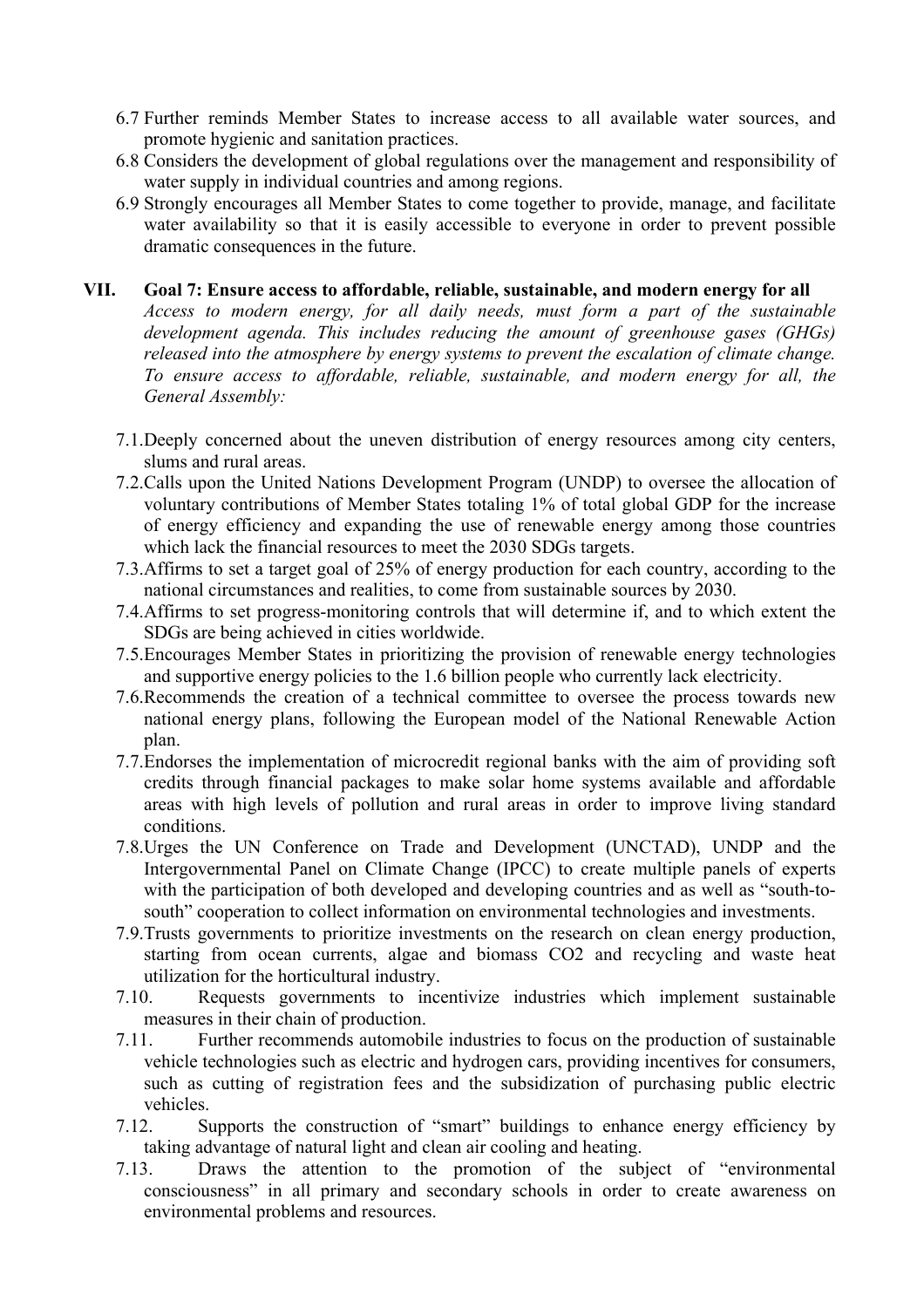7.14. Further recommends universities and secondary schools to lead programs focused on the training of new professional figures who will be ready to work in the field of green economy, creating more employment, more social integration and more sustainable cities.

#### **VIII. Goal 8: Promote sustained, inclusive and sustainable economic growth, full and productive employment and decent work for all**

*The following actions shall be carried out in order to fulfill the tasks related to decent employment conditions and access both in developed and developing countries:*

- 8.1.Encouraging the modification of the definition of 'decent working condition' by the International Labor Organization; contextualizing it to youth employment with a focus on equitable conditions, improved mobility, enhanced representation of innovation, social representation and a dignified salary.
- 8.2.Recommends to each state according to its own capacity to boost legal and economic efforts to encourage entrepreneurship by providing easily accessible credit and economic incentives including subsidies in order to boost investment and public spending.
- 8.3.Suggests states to create technical-vocational programs to enhance entrepreneurship and foster short and long term investment in businesses by promoting the learning process of creation and maintenance of self-sustainable businesses.
- 8.4.Encourages States to seek mechanisms that reduce the bureaucratic procedures slowing the creation of new businesses or start-ups.
- 8.5.Recognizes asymmetrical information as one of the root causes of discrepancy between labor demand and supply, recommending the establishment of an informational platform for the youth labor market for reference regarding employment. We recommend that this platform be used as a reference point for job oriented training. We strongly believe that this is primordial to share all those information facing the reality of our globalised world and so globalised market of employment.
- 8.6.A part of the ODAs destined to developing countries should be invested in the field of funding projects related to environmental protection, in particular for what concerns the exploitation of renewable energies and pollution rates reduction, specifically favouring the employment of the young and of women who will therefore have access to a labour market with fair working conditions and diminishing unemployment rates, contributing at the same time to a better implementation of sustainable development strategies in their home countries.

#### **IX. Goal 9: Build resilient infrastructure, promote inclusive and sustainable industrialization and foster innovation**

- 9.1.Encouraging states to set high performing, cost-effective, resource-efficient and environmentally-friendly sustainable urban infrastructures (engineered systems: water, energy, transport, sanitation, information), focusing on technological and government policy which enables urban planning for sustainable architecture and initiatives that promote sustainable agriculture.
- 9.2.Encouraging international organizations and states to participate and lead a reform of the transport institutions governing international trade, leading to a transport governance system improving the speed, ease and costs of cross-border freight flows, promoting clean transportation modes.
- 9.3.Offer incentives for education for work in industrial sector.
- 9.4.Establish cooperation between educational r&d and industrial sector.
- 9.5.Use result based financing in order to provide increased accountability and improved management.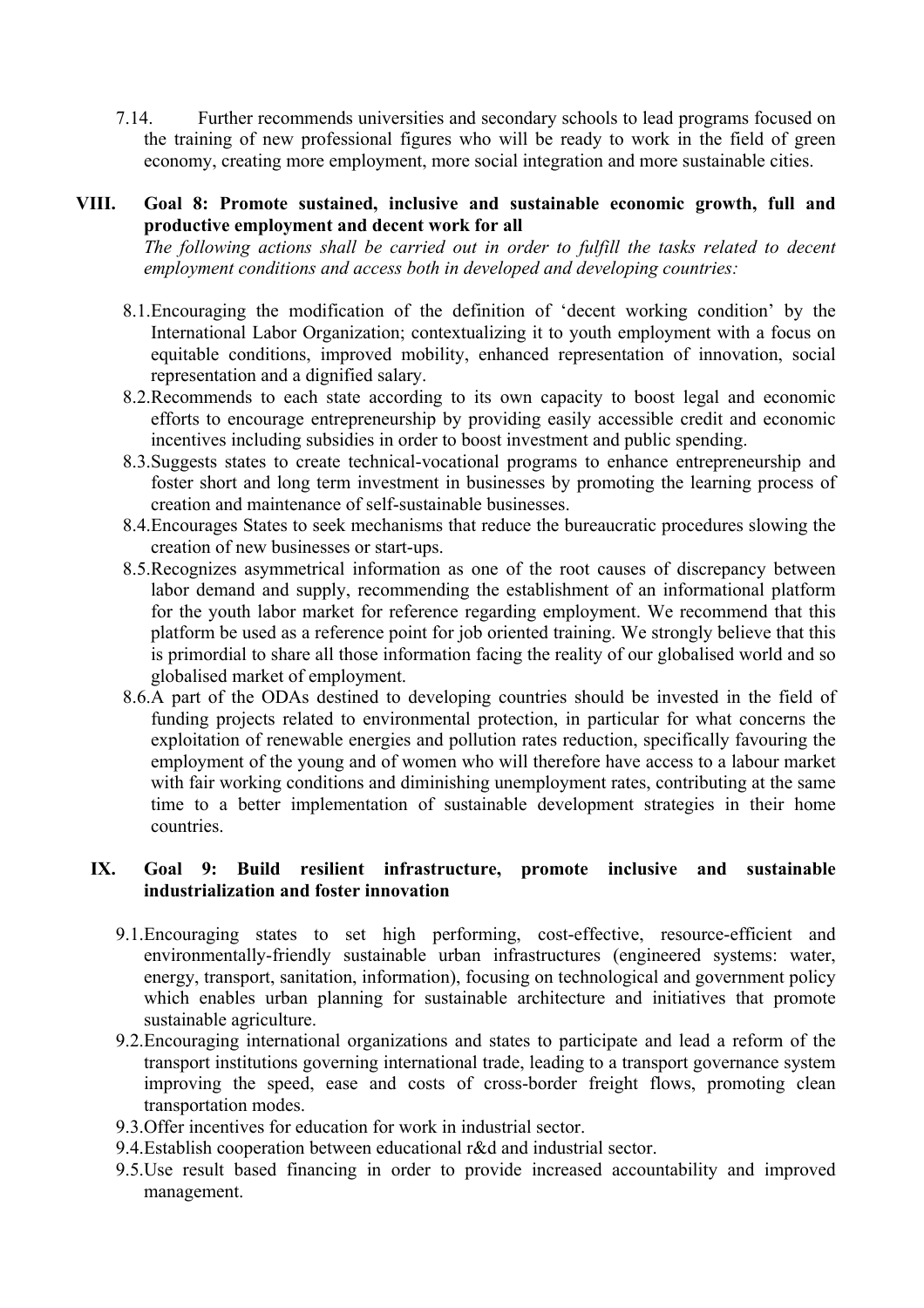- 9.6.Establish measures which promote international trade, business and technological collaboration and transfer of technology.
- 9.7.Give SMEs more advantages to enter national and international markets, to lower the taxes on transactions.
- 9.8.Promoting and supporting green and sustainable ideas for SMEs in the different sectors of life and markets, and investing in the sustainable infrastructures growth in developing countries.
- 9.9.Ensure communication between SMEs, consumers and investors, by providing scientific and technological researches and knowledge to ensure managerial skills in developing countries and upcoming enterprises.
- 9.10. Countries based on their capabilities should exploit the renewable energy sources they are rich of in order not to pollute the world and foster sustainability.
- 9.11. In order to exploit those resources, it is important to protect energy infrastructures from potential disruption, especially those due to extreme weather conditions or other natural disasters.
- 9.12. Interconnected grids between countries should be built for a more efficient system.
- 9.13. Incentives for countries implementing energy projects should be granted.
- 9.14. University courses on energy security and energy engineer should be offered to students and enterprises.
- 9.15. Space innovation, especially through satellites to develop ICTs in order to connect businesses all around the world for a more internationalized market.
- 9.16. Financing better education and create synergy between universities and private and public companies in order to link researches to the markets.
- 9.17. Creating an international network aimed to share information regarding R&D in order to enhance scientific research, upgrade technological capabilities of the industrial sectors in all countries and their sustainability.
	- a. Enhance financial support through: policy frameworks in favor of micro-finance development, incentives that enables banks to open new opportunities for investors and partnerships between states and multi - donor agencies (cf. point 1 and 4 of the resolution).
	- b. Enhance technological and technical support through:
		- i. The establishment of an International Sustainable and Resilient Infrastructure system program in constant contact with research community, encouraging developed countries to put their know-how at disposal of the program;
		- ii. Supplying of environment friendly community houses;
		- iii. Free wifi spots in cities;
		- iv. Implementation of solar power energy in houses and rural locations;
		- v. Boost of Stamp programs education development.
	- c. Encourages states to set policy frameworks to improve telecommunication networks by opening the sector to the private market, encouraging fair competition and insure a model inspired by the concept of pure and perfect completion, enabling an adsupported model of free and open internet.

#### **X. Goal 10: Reduce inequality within and among countries**

*Goal 10 is about reducing inequality within and amongst countries. The approach for implementing this Goal should include both social and economic aspects. The aim is to guarantee that the growth of emerging economies be based on small and medium enterprises. These are the backbone of a strong and sustainable growth.*

10.1. As we look to the Sustainable Development Goals now, it is important to set an indicator that can monitor the mobility of income distribution and that will enable governments in the development of policies against poverty and inequality.In order to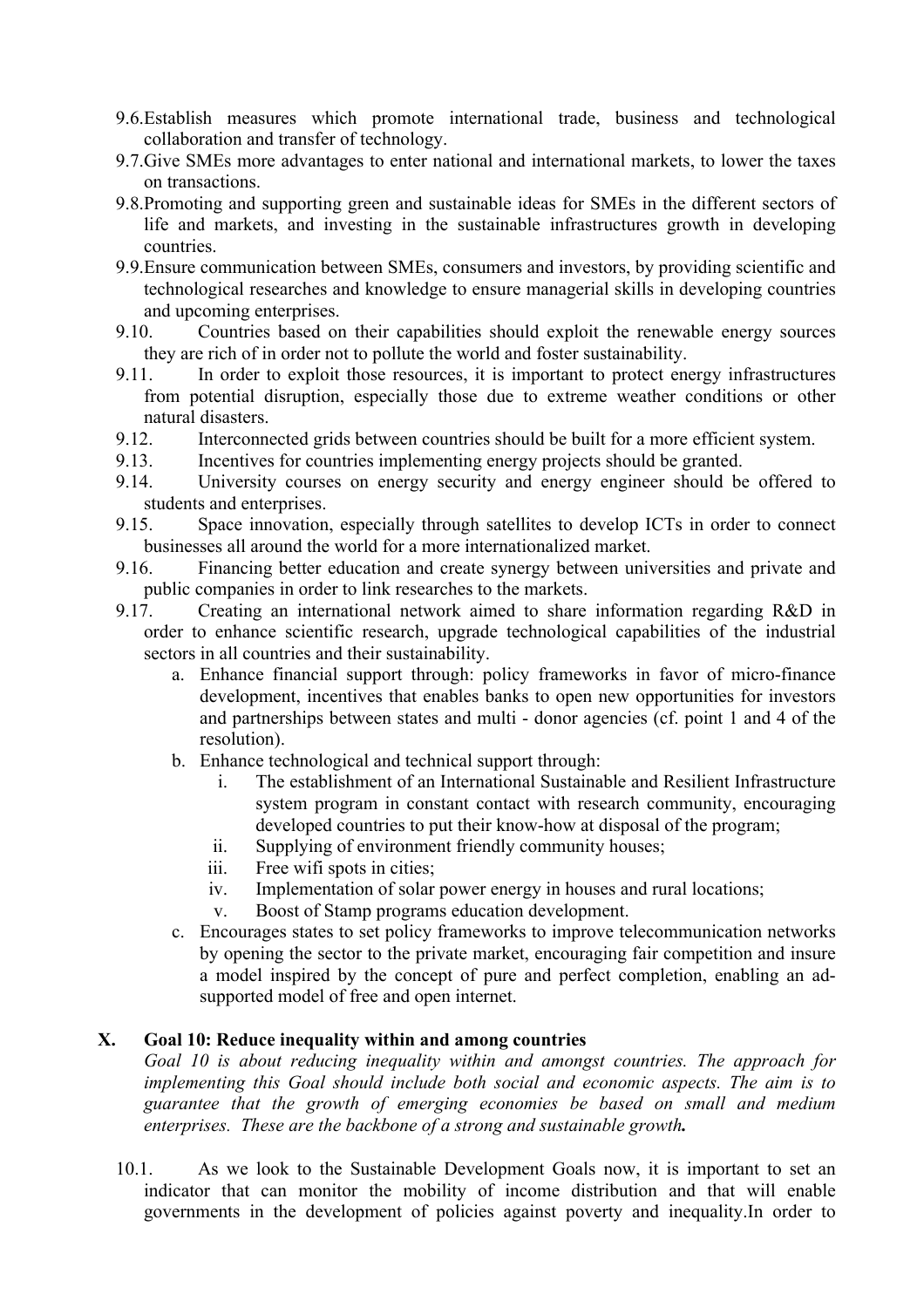address the problem of inequality in the post-2015 development agenda and to find the policy instruments that will contribute to its eradication, it is crucial to focus not only on the symptoms of inequality (such as poverty, illiteracy and health deprivation), but also on the structural causes that produce them.

- 10.2. Legislative provisions must: work to recognize the growing phenomena of informal work in order to protect the weakest workers from degrading and undignified working conditions; ensure that these workers are granted wages that are coherent with the nature of their work and the respective context; protect workers from any form of discrimination that would prevent them to compete on the labour market; eradicate any form of criminal exploitation of workers; enable social protection programs to protect against income decline and natural contingencies; ensure that support in the case of market failure is provided. It is important to create legal pathways of migration and enforce the cooperation between governments and the UN, the UNHCR, and other UN agencies in order to stop human trafficking.
- 10.3. Financial institutions such as the IMF and the World Bank play a fundamental role in providing loans for developing countries, and they do so under certain conditions. Member states within those institutions should include fiscal benefits and encouragements for private entities that provide alternative sources of funding (micro-financing, leasing, credit unions) among the requirements for the issuance of a loan. These incentives will open new opportunities for investors, and unleash the potential of SMEs, particularly in development and transition economies. In terms of private loans, priority for funding should be given to those businesses that encompass social, economic and environmental goals. Investors are encouraged (and should be incentivized) to follow the example of impact- and vision-led investment, as well as the work of the Grameen Bank.
- 10.4. In order to monitor transnational financial flows, the World Bank and the World Trade Organization could play an instrumental role to control those flows and ensure the allocation of resources according to objective criteria. We can imagine a supervision system that resembles the three-country-report cycle, which is enforced by the UN Human Rights Council: reports on each territory or project-area can be drafted by the involved state, by the supervising organization, and by a third party.

#### **XI. Goal 11: Make cities and human settlements inclusive, safe, resilient and sustainable**

*Better livelihoods in cities means ensuring access to adequate, safe and affordable housing, safe spaces, sustainable transport systems, sustainable urbanization and the preservation and promotion of culture and diversity. To make cities and human settlements inclusive, safe, resilient, and sustainable, the General Assembly:*

- 11.1. Calls upon strengthening links between urban and rural areas in the context of global urbanization, ensuring that the outflow of rural citizens does not contribute to rural decline.
- 11.2. Encourages civic participation in local decision-making process.
- 11.3. Calls upon promoting awareness about sustainable development and inspire action within the greater population in order to create interest towards the mentioned topic.
- 11.4. Calls for the creation a network of city centers as well as strengthening of small suburban industrial centers.
- 11.5. Supports the implementation of an inclusive social model of city development, based on centralized services.
- 11.6. Calls upon countries to take initiative with regards to the use of technology in the urban environment to provide access to the internet and other services.
- 11.7. Encourages Member States to follow the "World Model" cities example in order to serve as examples for the international community on sustainability.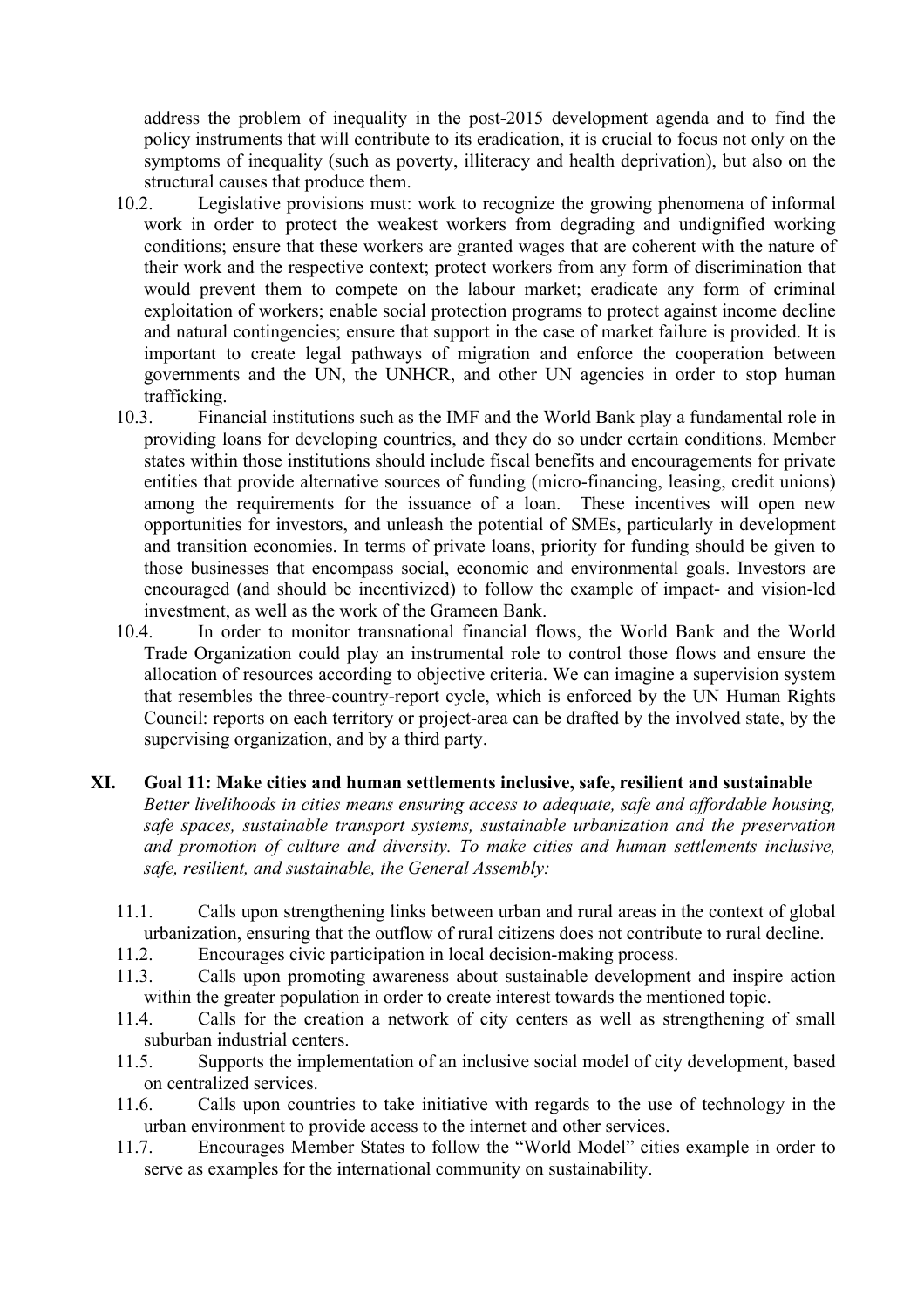- 11.8. Supports the creation of minor projects which improve technological capacities of cities in areas which are underfunded and lack investments locally, regionally and internationally.
- 11.9. Further invites the international community to volunteer to host training summits for civic audiences as well as professionals, appointed by national governments.
- 11.10. Invites local governments to improve local services in order to raise employment and increase the quality of life of the slum inhabitants.
- 11.11. Encourages efforts to prevent disaster risks through the implementation of integrated and inclusive economic, legal, structural and educational measures that would reduce or abolish hazard exposure and vulnerability to disaster and increase preparedness for response and recovery.

#### **XII. Goal 12: Ensure sustainable consumption and production patterns**

*As Member States pursue development, it is critical to ensure that the ill effects of production systems do not hinder progress of the sustainable development agenda, as well, they must provide a better life for all. To ensure sustainable consumption and production patterns, the General Assembly:*

- 12.1. Encourages Member State to implement measures similar to the European Commission's "circular economy initiative," to be adopted in November 2015,which promotes sustainable production and consumption, in accordance with the aim and target of SDG 12.
- 12.2. Supports developing countries in their efforts to create a positive local business environment in the context of sustainable economic goals.
- 12.3. Proposes local production and consumption in order to decrease pollution due to transportation, reduce the waste and loss of products, create local job opportunities for the population, in order to avoid overcrowded urban settlements.
- 12.4. Encourages policies and incentives for organic agriculture, in order to decrease the use of pesticides, and reduce the contamination of land and water.
- 12.5. Supports the creation of common biological gardens to forge a shared awareness of community links.
- 12.6. Emphasizes the need for local production (family agriculture) through microfinance institutions; fostering investments focused on rural areas.
- 12.7. Proposes the implementation of a label policy that guarantees transparency regarding products, mostly GMOs.
- 12.8. Focuses on improving country recycling policies.
- 12.9. Calls upon the introduction of environmental protection in constitutional texts.
- 12.10. Requests mandatory school education, such as interactive projects, in the need of raising awareness regarding environmental protection.
- 12.11. Encourages investments and research in university projects that take into account issues of specific characteristics of the local environment.
- 12.12. Proposes a holistic approach in the use of energy resources, taking into account the value chain and the balance between different priorities stated above.

#### **XIII. Goal 13: Take urgent action to combat climate change and its impacts**

*Measures to reduce Climate Change and pave the way to better future:*

13.1. Calls for any Member States with a Human Development Index Value of 0.7 or higher to increase investment directed toward mitigation and adaptation measures; countries with a Human Development Index between the values of 0.7 and 0.54 are unable to invest in research to increase investments mainly regarding adaptation; and those with a Human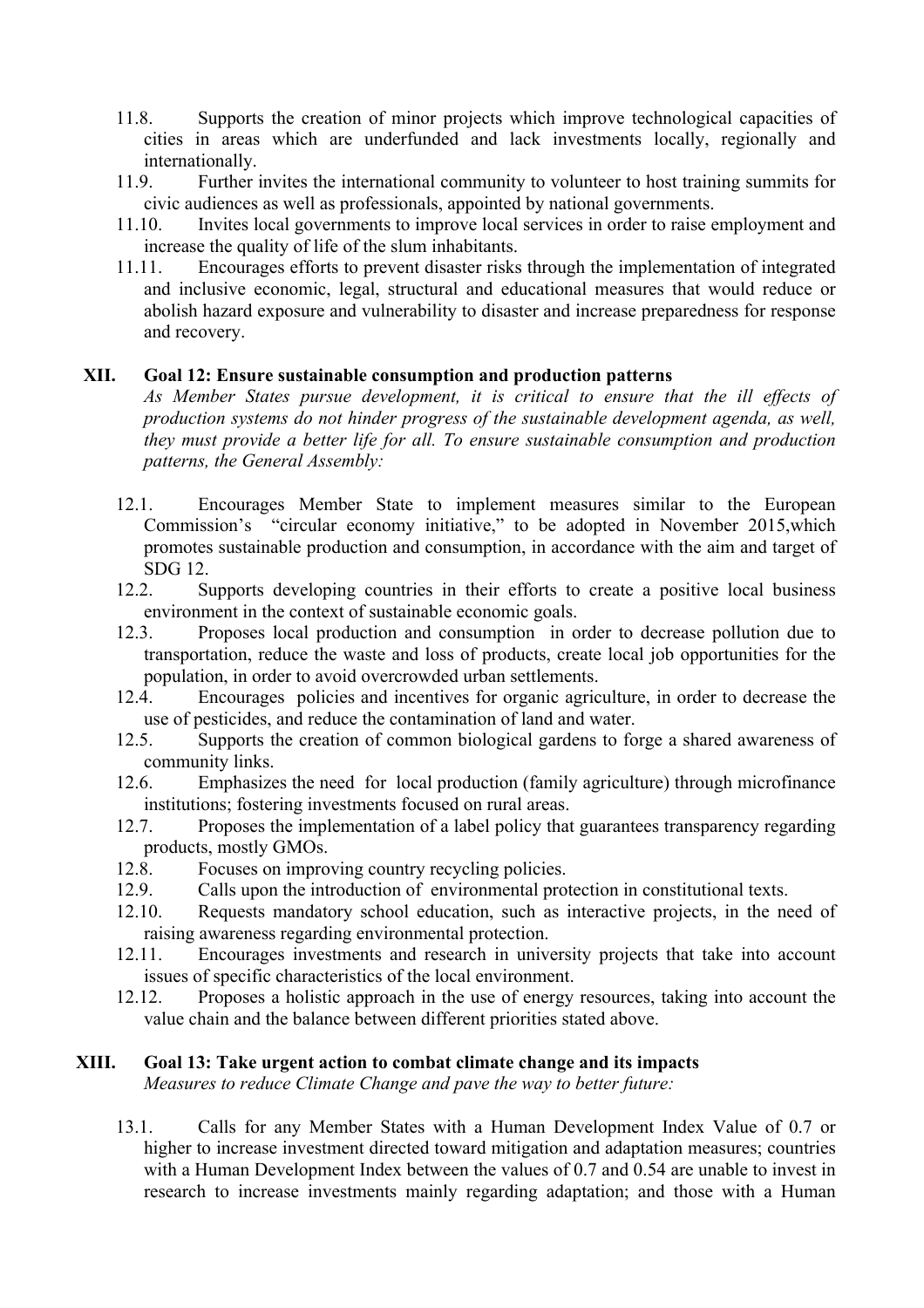Development Index Value of 0.54 or lower should direct their attention toward solving any problems caused by the effects of climate change.

- 13.2. Urges the implementation of adaptation measures such as:
	- a. Raising public awareness by holding education and media campaigns, supporting public debates and teaching at educational institutions in order to inform people about the negative evolution of climate change;
	- b. Promoting the transfer from carbon fossil fuel resources to eco-friendly and renewable energy;
	- c. Recycling, reusing and reducing waste.
- 13.3. Encourages developed countries to invest in mitigation technology research such as, renewable energy sources, improved energy production, energy storage and transportation, and eco-friendly and sustainable product options.
- 13.4. Strongly urges the creation of a fund based on predefined donations by Member States, focused on aiding developing and underdeveloped countries to achieve their aforementioned goals, as well as researching innovative mitigation and adaptation technologies.
- 13.5. Stresses the need of legal action focused on facilitating investments in green energy and energy efficiency to attract investors and lighten the economic weight of climate change measures.

#### **XIV. Goal 14: Conserve and sustainably use the oceans, seas and marine resources for sustainable development**

*Measures to be taken to conserve marine wildlife and achieve efficiency and the innovative creation and sharing of energy, and to reduce plastic waste in the oceas:*

- 14.1. Encourages fisheries to adhere to a quota, regulating the amount and species of fish that can be caught in a determined region.
- 14.2. Supports the implementation of monitoring equipment in international waters to regulate the activities of fishing trawlers and to ensure that companies follow regulations.
- 14.3. Recommends stricter regulations on fishing such as:
	- a. Only allowing fish that have reached maturity to be fished;
	- b. Establishing no-fishing areas to allow threatened fish populations to repopulate.
- 14.4. Suggests that Member States share energy within continents by creating an international grid, which links individual nations, as a way to reduce energy waste. Countries are encouraged to support this energy-sharing method.
- 14.5. Urges sustainable distribution of water in order to fertilize arid soil.
- 14.6. Supports the use of underwater Geothermal heat with heat exchangers placed at the warmest places of the ocean.
- 14.7. Suggests that Member States innovate and research how to make the production of plastic biodegradable.
- 14.8. Encourages the investment of sustainable methods to safely remove plastic waste in oceans.

#### **XV. Goal 15: Protect, restore and promote sustainable use of terrestrial ecosystems, sustainably manage forests, combat desertification, and halt and reverse land degradation and halt biodiversity loss.**

*Steps to be taken to protect and sustain natural habitats in the world and create legislation defending natural habitats from human interference:*

15.1. Requests that industries causing air, land and water pollution to reduce their use of carbon emissions.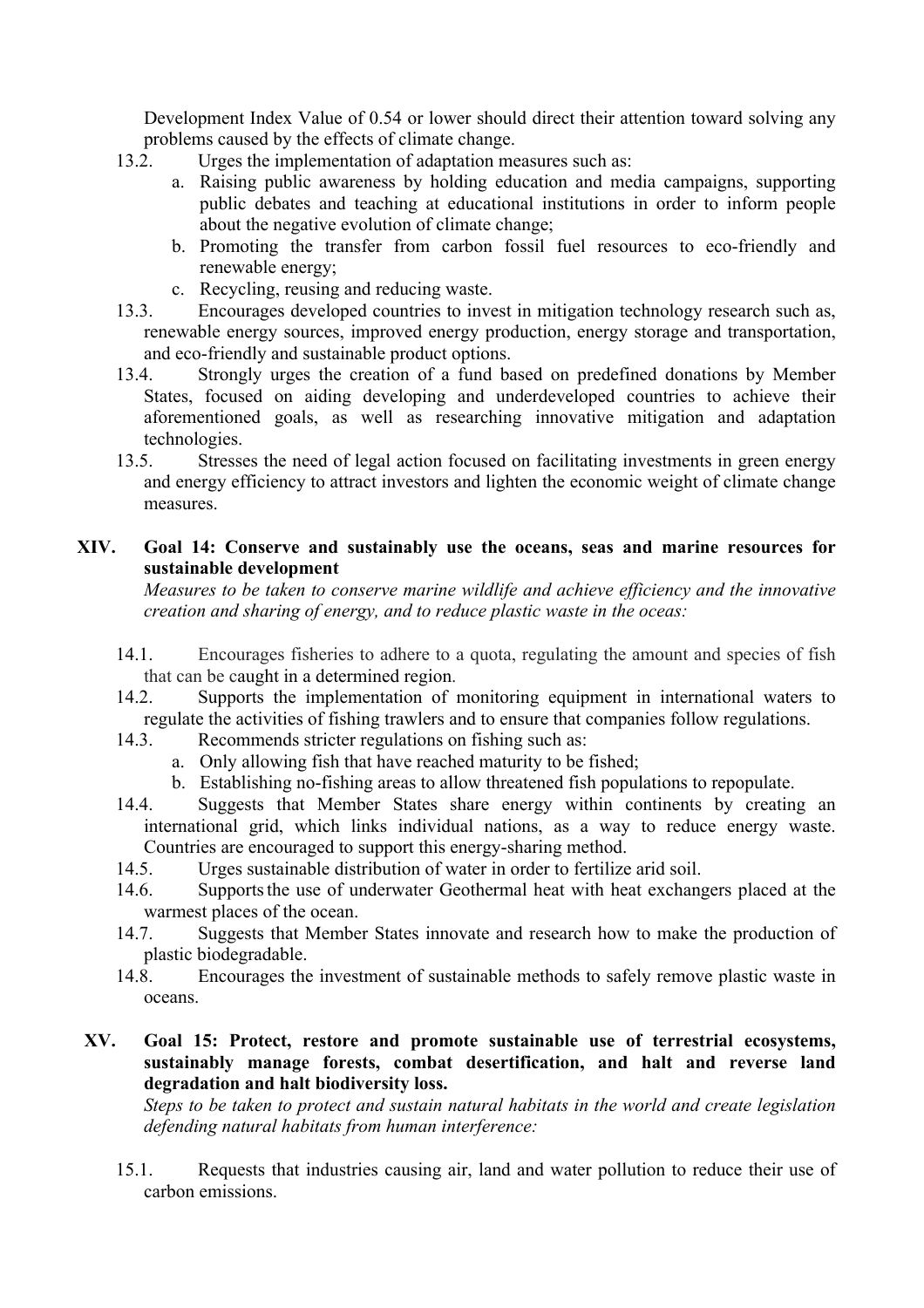- 15.2. Calls upon all nations to introduce alternative energy creation methods to reduce the use of fossil fuels.
- 15.3. Urges the establishment of more protected natural areas where animals and plants can live freely.
- 15.4. Encourages the adoption of more sustainable agricultural practices in international law through recycling wood, utilizing composite lumber and sustainable harvesting.
- 15.5. Urges the international society to participate in the research of new farming methods, such as hyper-fertilizer, to help save extremely desertificated areas.
- 15.6. Suggests that countries reforest areas that have been impacted by logging.
- 15.7. Recommends that governments offer subsidies to individuals or companies who adopt sustainable management methods of soil in danger of degradation and desertification.
- 15.8. Encourages countries to control unauthorized hybridization by creating and enforcing laws against this.
- 15.9. Requests for governments to strengthen hunting and logging legislation to protect native wildlife from extinction.
- 15.10. Suggests that governments increase judicial punishment towards crimes committed against the environment.

#### **XVI. Goal 16: Promote peaceful and inclusive societies for sustainable development, provide access to justice for all and build effective, accountable and inclusive institutions at all levels**

*The following actions shall be carried out in order to promote peaceful and inclusive societies:*

- 16.1. Contemplating human rights as political (ICCSPR 1<sup>st</sup> Generation), substantial (ICESCR,  $2<sup>nd</sup>$  Generation) and communal  $(3<sup>rd</sup>$  generation), the HLPM displays the will to promote the inherent and inalienable value of social dignity, defined as:
	- a. A healthy living condition that guarantees the well-being of individual;
	- b. Respect for personal identity regardless of race, gender, ethnicity, religion and social status;
	- c. Equal access to employment opportunities and decent working conditions;
	- d. Equal access to and pursuit of education.
- 16.2. The following actions should be carried out in order to fulfill the tasks related to the fields of societal inclusion and access to justice both in the context of developed and of developing countries:
	- a. Suggesting the establishment of a regional conference per continent based on the model of UNASUR's yearly meeting in South America. This conference will contribute in the sharing of important knowledge on fighting violence, organised crime, torture and illicit arms flow, with a High-Level world conference convened every three years;
	- b. Implementing equal access to justice taking advantage of the technical knowledge of other UN bodies, with an online portal being launched and bringing the knowledge to access to justice for populations who do not possess it. In particular, in countries lacking of Internet structures a cooperation will be established with the aid of the education center dealt with in the SDG 4 section;
	- c. A double approach is required to tackle the issue of transparency in the Rule of Law. The aforementioned online portal will guarantee transparency in the countries that have access to Internet. Regions without Internet coverage will have the support of special "White Helmets of law" under the management of UNDP. Their role will be to clarify the procedures and the legislation of the country to the students in the education centres, and also inside national Courts. This will aid in the effort to bring equal access to justice for all.